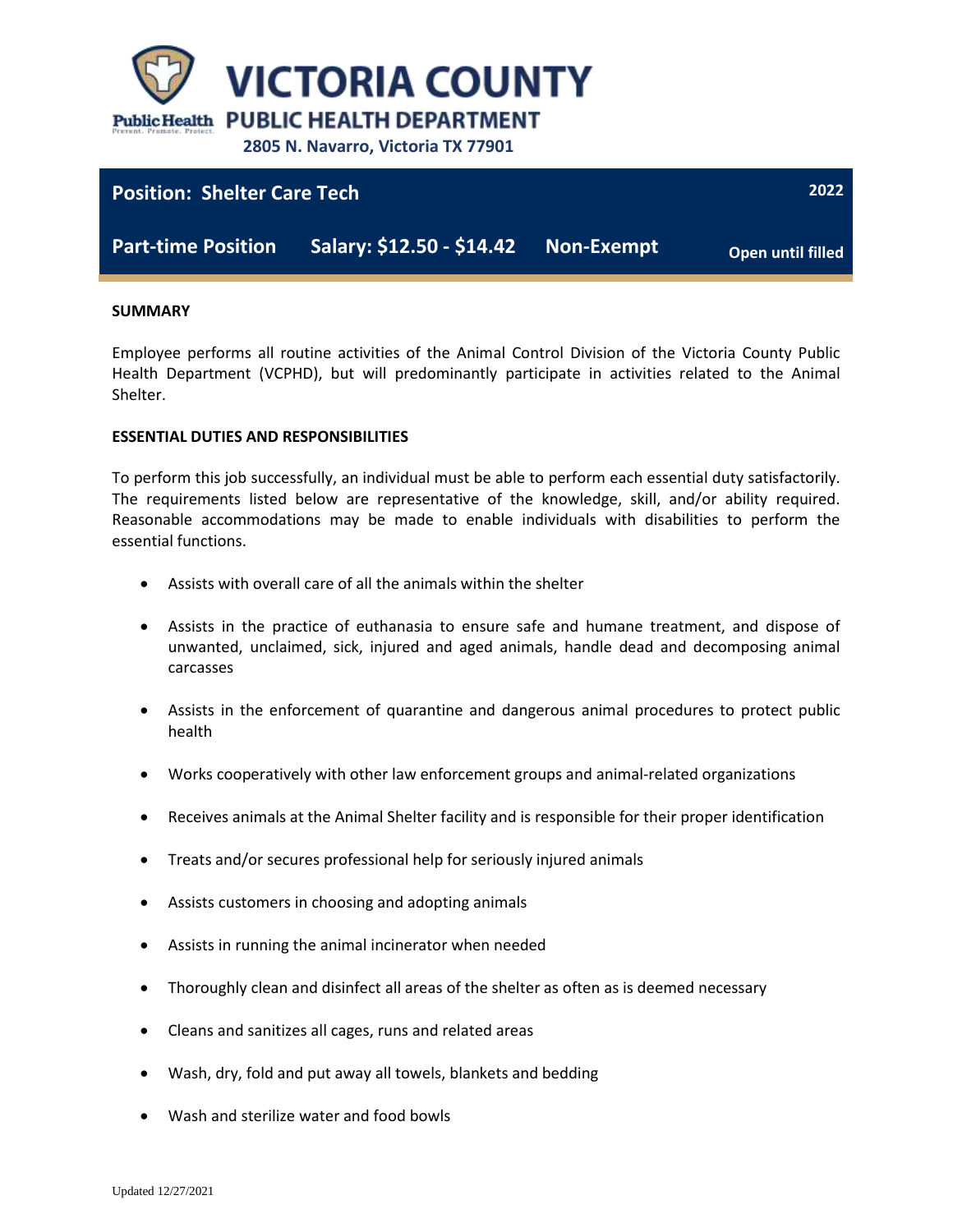- **•** General cleaning
- Patrol shelter grounds daily, picking up any trash and stool material
- Perform needed cleaning and maintenance of all equipment and tools used in job assignments
- Unpacking, labeling and stocking of shelter supplies
- Able to work independently without direct supervision to include a rotating weekend and holiday schedule
- Recognize and records any unusual condition or abnormal behavior of any shelter animal
- Reports signs of illness, disease, injury or unusual activity to supervisor(s)

## **SUPERVISORY RESPONSIBILITIES**

• None

## **EDUCATION AND/OR EXPERIENCE**

Education equivalent to graduation from an accredited high school

#### **LANGUAGE SKILLS**

- Ability to read a limited number of two and three syllable words and to recognize similarities and differences between words and between series of numbers
- Ability to print and speak simple sentences

#### **MATHEMATICAL SKILLS**

- Ability to add and subtract two digit numbers and to multiply and divide with 10's and 100's
- Ability to perform these operations using units of American money and weight measurement, volume, and distance

#### **REASONING ABILITY**

- Ability to apply common sense understanding to carry out simple one or two-step instructions
- Ability to deal with standardized situations with only occasional or no variables

#### **CERTIFICATES, LICENSES, REGISTRATIONS**

Valid Texas Driver's License and proof of automobile liability insurance

#### **PHYSICAL DEMANDS**

The physical demands described here are representative of those that must be met by an employee to successfully perform the essential functions of this job. Reasonable accommodations may be made to enable individuals with disabilities to perform the essential functions